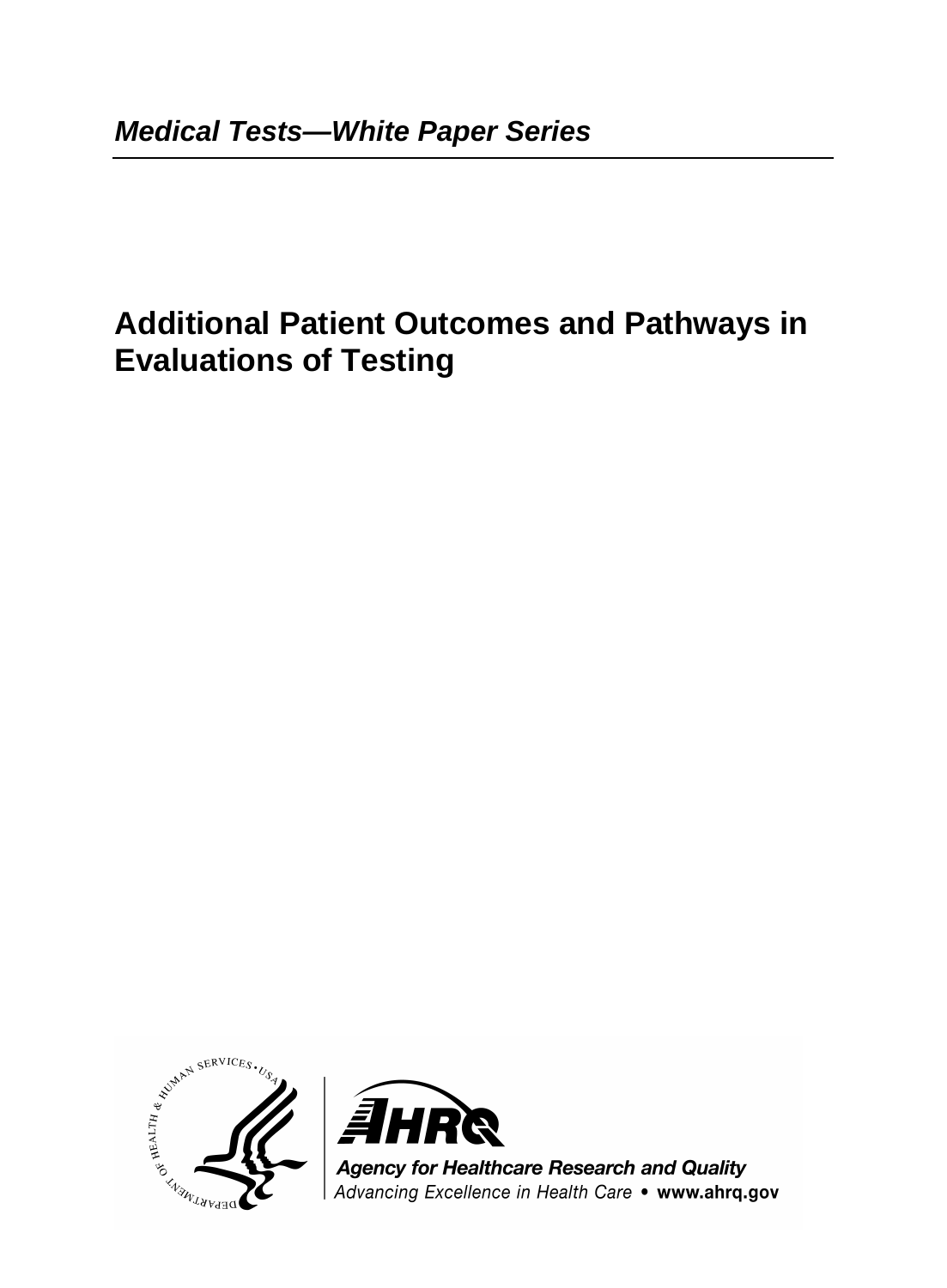The findings and conclusions in this document are those of the authors, who are responsible for its contents; the findings and conclusions do not necessarily represent the views of the Agency for Healthcare Research and Quality (AHRQ). Therefore, no statement in this report should be construed as an official position of AHRQ or the U.S. Department of Health and Human Services.

**This report has been published in edited form:** Bossuyt PMM, McCaffery K. Additional patient outcomes and pathways in evaluations of testing. Med Decis Making 2009 Sep-Oct;29(5):E30-E38. Epub 2009 Sep 2.

**Suggested citation:** Bossuyt PMM, McCaffery K. Additional patient outcomes and pathways in evaluations of testing. Medical Tests—White Paper Series. Agency for Healthcare Research and Quality: Rockville: MD. Available at: http://www.effectivehealthcare.ahrq.gov/index.cfm/search-forguides-reviews-and-reports/?pageaction=displayproduct&productid=350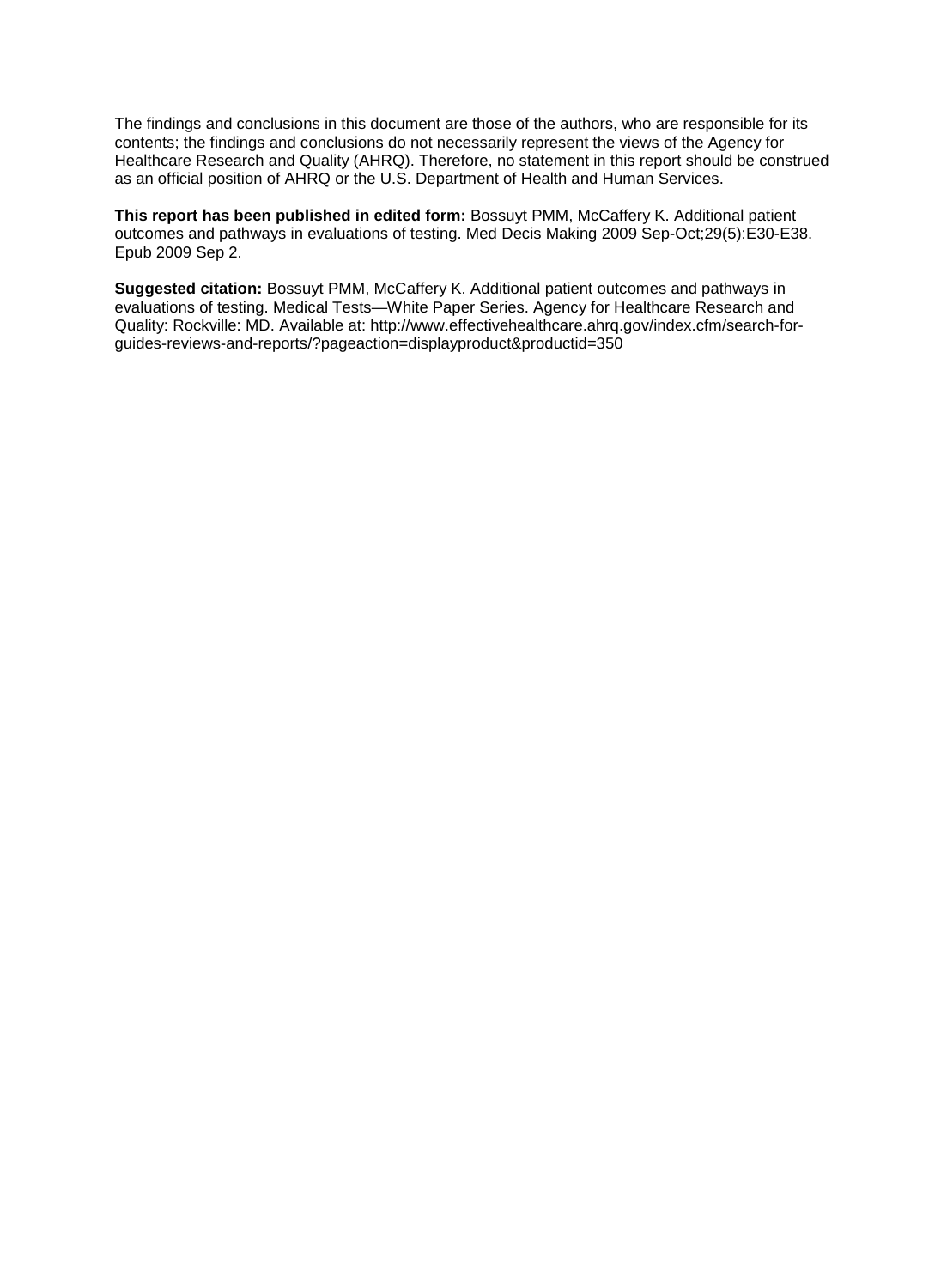# **Additional Patient Outcomes and Pathways in Evaluations of Testing**

Authors:

Patrick M. M. Bossuyt, Ph.D.<sup>a</sup> Kirsten McCaffery, Ph.D.<sup>b</sup>

<sup>a</sup> Department of Clinical Epidemiology & Biostatistics, Academic Medical Center, University of Amsterdam, the Netherlands.

<sup>b</sup> Screening and Test Evaluation Program, School of Public Health, University of Sydney, Australia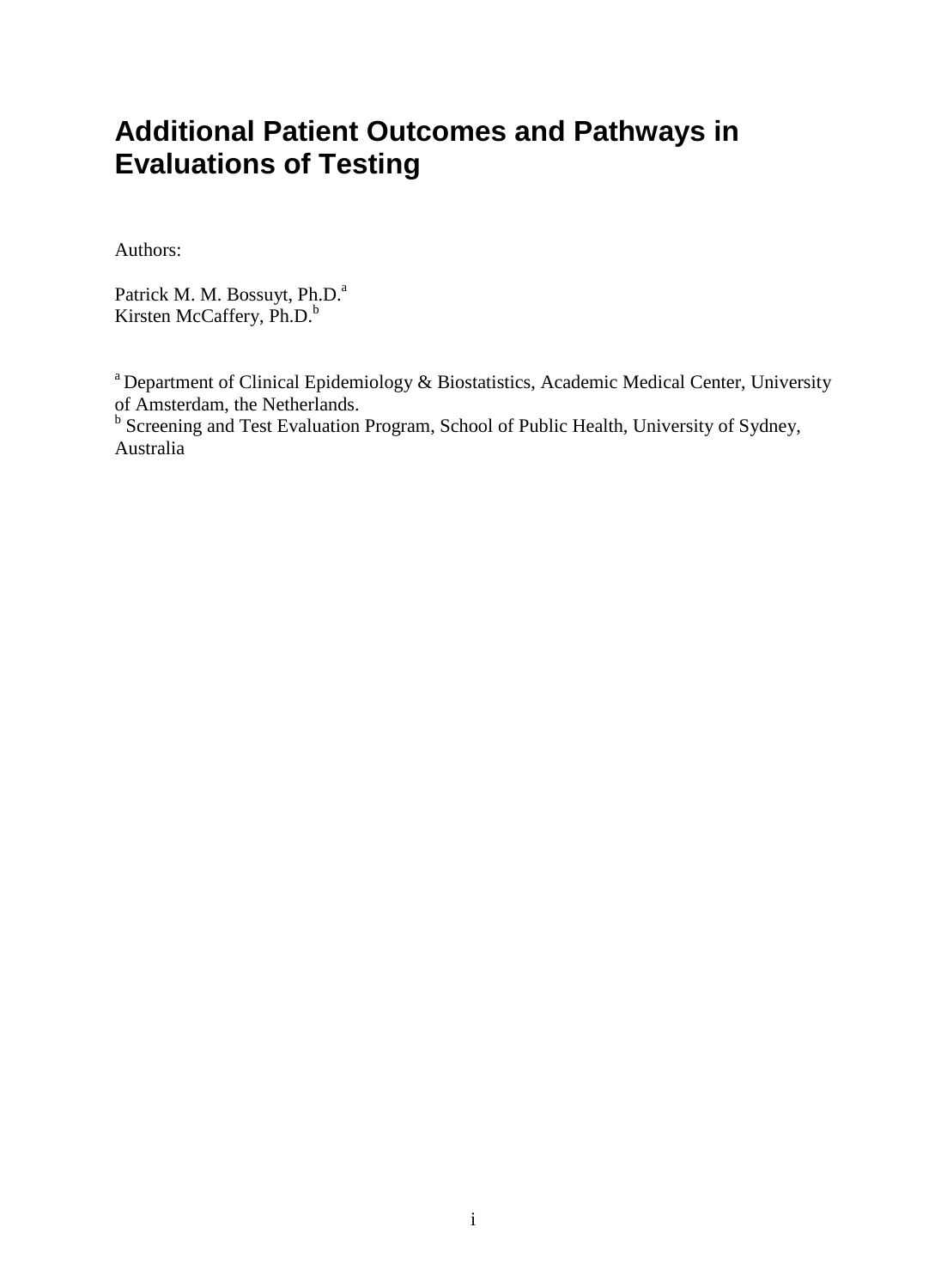## **Additional Patient Outcomes and Pathways in Evaluations of Testing**

#### **Abstract**

Before medical tests are introduced into practice, they should be properly evaluated. Randomized trials and other comprehensive evaluations of tests and test strategies can best be designed based on an understanding of how tests can benefit or harm patients. Tests primarily affect patients' health by guiding clinical decisionmaking and downstream management, such as the decision to order more tests or to start, stop, or modify treatment. In this paper, the authors demonstrate that tests can have additional effects on patient outcome, which may be emotional, social, cognitive, or behavioral. They present a framework to help researchers and policymakers consider the emotional, social, cognitive, and behavioral effects of testing. These additional effects may be important themselves and may also influence the clinical outcomes of testing through different pathways. The authors provide examples from test evaluations in the literature to illustrate how these additional effects can be important in the evaluation of testing or, indeed, any health intervention.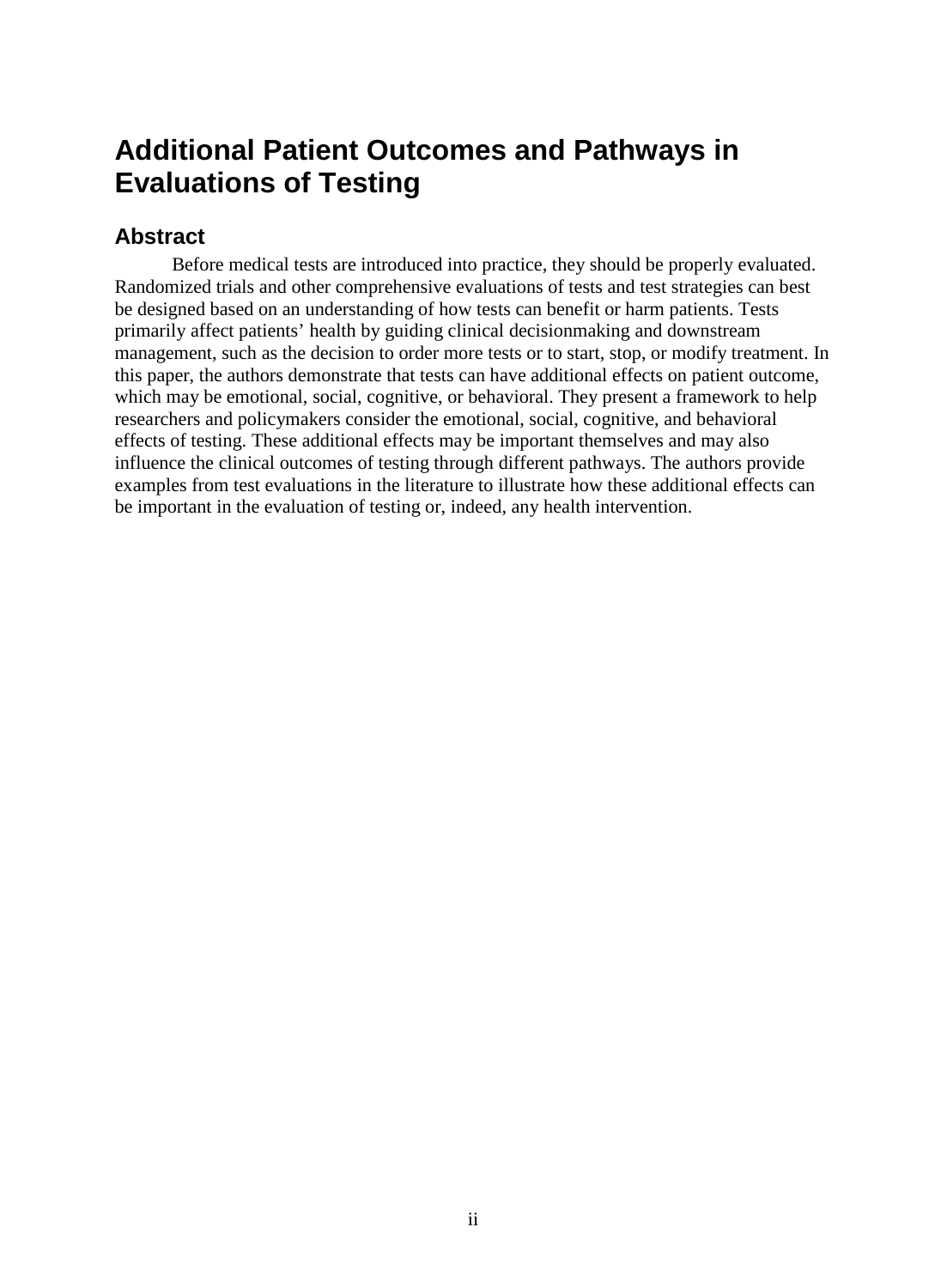#### **Introduction**

Before medical tests are introduced into practice, they should be properly evaluated, and so should tests already in use when doubts exist about their value. An essential element in evaluations of tests is the extent to which patients benefit from testing relative to undergoing other tests or no testing at all. The best way to evaluate the effects of testing on patient outcome is a randomized controlled trial, in which investigators randomly allocate patients to testing or to a control strategy and compare the aggregated outcomes in both groups.<sup>1</sup> Various randomized designs for evaluating tests are available.<sup>2</sup> In this White Paper series, Lord and colleagues<sup>3</sup> show that a full randomized trial may not always be needed to evaluate test strategies and that other, simpler types of evaluations may suffice under certain conditions.

To collect evidence about the effects of testing, in primary trials or in systematic reviews, investigators have to define the primary and secondary outcome measures in randomized or other trials of testing. This requires an understanding of how tests can affect patient outcome.

In this paper, we propose a framework that researchers and policymakers can consider to ensure that a wider range of relevant effects is considered in evaluations of testing. We offer examples from the literature demonstrating that tests can have important additional effects on patients beyond the clinical ones, which may influence the overall balance of benefits and harms of testing. These examples, documented effects of testing, can also be used as reminders for future evaluations of testing to generate a list of outcomes in our framework that investigators could consider evaluating.

We also show how these additional effects can influence the primary clinical outcome of testing via different pathways than clinical management.

Emotional and social effects can mitigate or amplify the intended effects of testing on clinical outcome. We argue that comprehensive test evaluations should consider the full range of effects, focusing on the ones that are relevant for patients, clinicians, and decisionmakers.

#### **Clinical Management Effects and Direct Effects of Testing**

Trials designed to demonstrate a beneficial effect on patients from testing should have a clinical measure as the primary outcome. The primary purpose of health care is to restore or preserve health, so survival, disability, activity, and function are crucial health outcomes. Looking at the published literature is not always helpful to evaluate these effects of testing. Existing testing trials and studies do not always have a health outcome as the primary outcome measure. Researchers sometimes focus on an outcome measure for which they hope to demonstrate a benefit, such as the use of resources, length of stay, or satisfaction, or they concentrate on the results of testing, ignoring the consequences of testing.

The principal way in which testing leads to changes in a patient's health is through changes in clinical decisionmaking and management guided by these test results. Management includes selecting, starting, stopping, or modifying treatment; ordering more tests; or watchful waiting. This pathway is shown schematically in Figure 1. Assessments of the effects of testing on clinicians' diagnostic thinking and subsequent clinical decisionmaking and management feature prominently in proposals for evaluation schemes of medical tests.4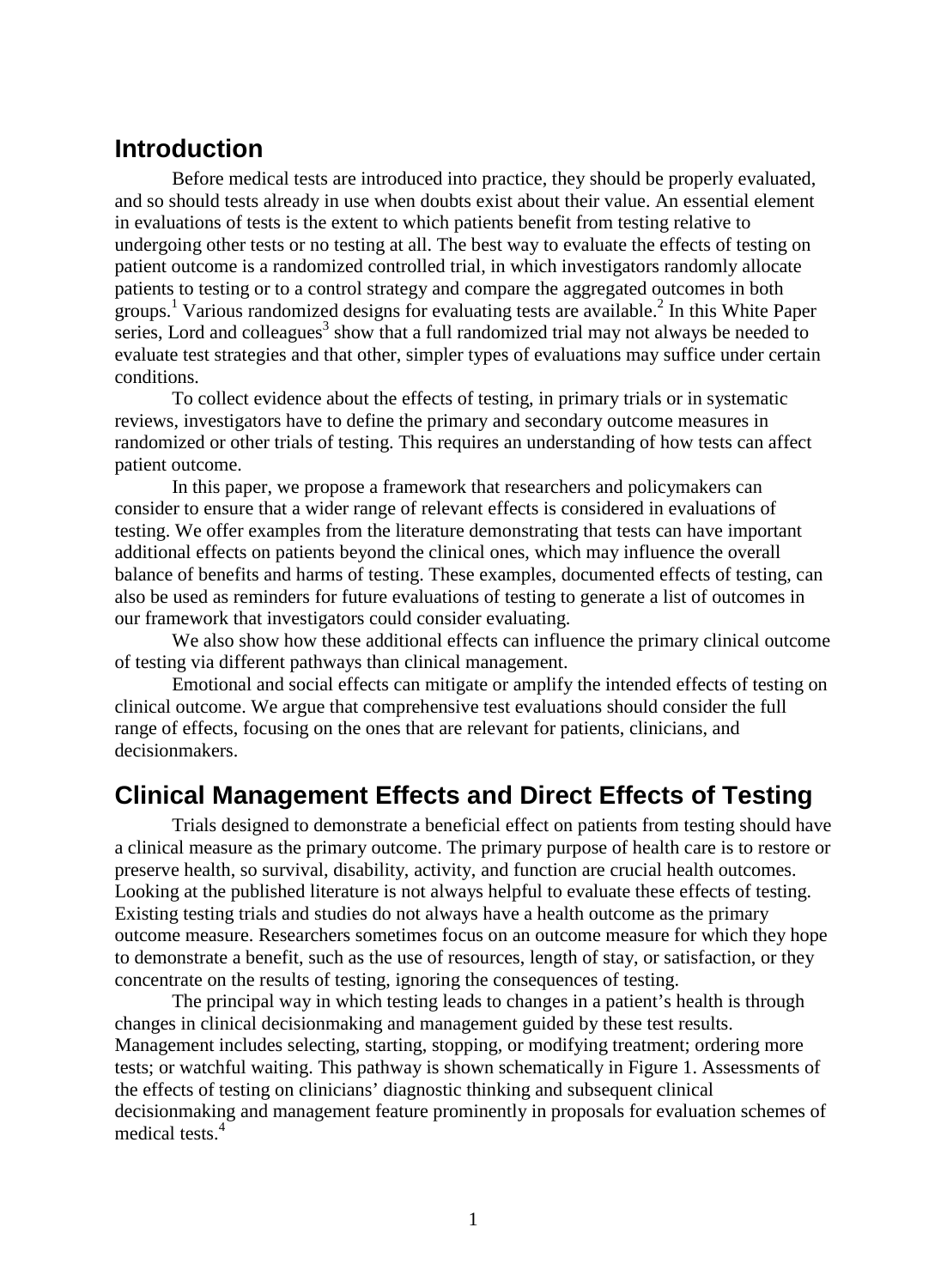Clinical management is not the only pathway through which testing can affect patients' health. Some effects from testing are direct. Several forms of medical testing pose a direct health risk to patients. Colonoscopy, for example, carries a risk of perforation, and cerebral angiography can lead to permanent neurological complications.<sup>5,6</sup> Yet not all direct health effects from testing are negative. A Cochrane systematic review concluded that subfertile women who received hysterosalpingography with oil-soluble contrast medium instead of water-soluble contrast medium had significantly higher pregnancy rates after testing. This was an effect from testing itself, not generated by changes in downstream decisionmaking and management.<sup>7</sup>

Despite the primary status of clinical outcome measures and the central role of management effects, we believe that a more comprehensive framework is needed in test evaluation. We believe that evaluations of testing should always consider including secondary outcomes measures. In the next sections, we present examples from the literature showing effects from testing on secondary, nonclinical outcomes. We do so using a framework that was informed by the illness perception theories of Leventhal and colleagues $8$ (see Figure 2). In addition to the clinical outcome, we propose consideration of potential emotional, social, cognitive, and behavioral effects of testing. These effects may represent outcomes that are relevant to clinicians, patients, or other decisionmakers. If so, they should be incorporated into test evaluation. The additional effects may accumulate to outweigh any clinical benefits observed from the test by causing emotional, social, cognitive, or behavioral harm. Alternatively, they may bring additional benefits, adding to the clinical effects of testing.

There is a second reason for considering a more comprehensive framework. Even if the clinical outcome remains pivotal in test evaluations, changes in clinical management and direct effects are not the only pathway through which testing may improve patients' health or fail to do so. The emotional, social, cognitive, and behavioral effects from undergoing the test and learning about test results are all connected and can lead to changes in patients' behavior. These changes may amplify or attenuate the intended effect on the primary clinical outcome. Measuring these additional effects could then help explain the magnitude of the clinical effects of testing. Examples follow.

#### **Emotional Effects of Testing**

Patients' emotional response to medical testing is probably the most commonly examined of the additional effects. Emotional well-being may be affected as a consequence of receiving a test result—for example, through increases in anxiety, stress, or depression. These may affect aspects of mental health and social and physical functioning. Alternatively, psychological well-being may be enhanced by testing, as it may provide reassurance and enhanced well-being for those testing negative. For patients who test positive, the result may provide information to help them make sense of their symptoms or enable them to revise future life plans in light of their test results.

Screening tests, for example, often cause short-term increases in anxiety or depression among those with positive test results.9,10 For some people and for some testing procedures, these negative effects may extend into the longer term.<sup>11</sup> A randomized trial of blood glucose self-monitoring among type 2 diabetes patients assessed psychological as well as health outcomes.<sup>12</sup> Psychological assessment included anxiety and depression components. No differences in health indicators were found at 1 year among patients who self-monitored compared to those who did not: the glycosylated hemoglobin levels, body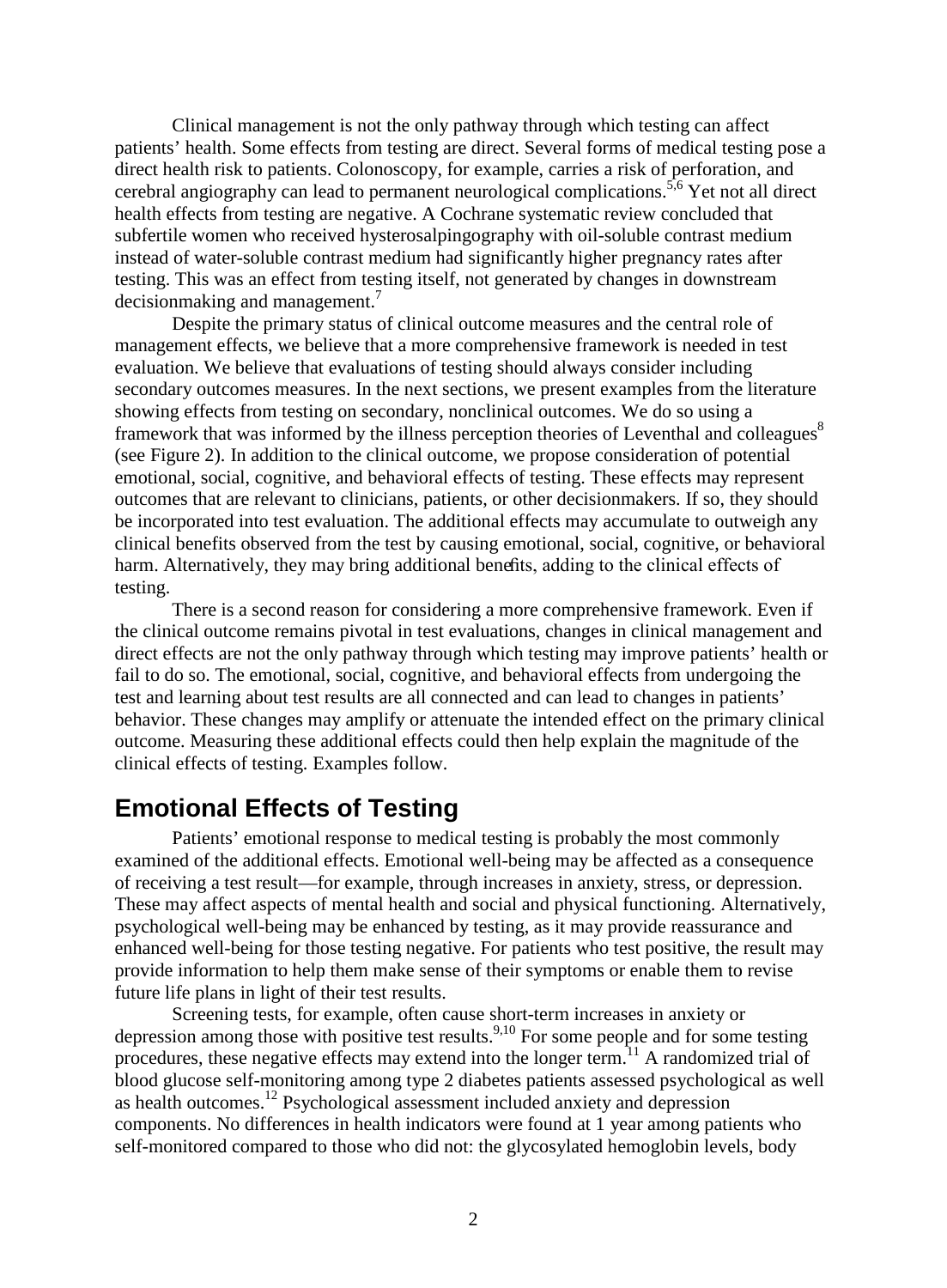mass index, self-reported hypoglycemia rates, and adherence were comparable. However, patients randomized to self-monitoring had significantly higher depression scores (by 6 points out of 100) and 5.8-percent higher anxiety scores compared to controls. Whether these differences were clinically significant is not reported, but the authors call for the need to further investigate the potential psychological harms of self-monitoring.

Emotional sequelae also follow from simple aspects of the test process and care pathway. How the test is taken, how the results are delivered to patients (such as by mail or in person and with or without counseling), the type of followup examination, and the waiting period for results and followup can all affect well-being and influence the effect on patient outcome. For example, colposcopy and colonoscopy for the followup of positive cervical and colorectal cancer screening test results are well known to cause high levels of anxiety and distress among patients prior to their examination.<sup>13</sup> Any test that influences the rate or method of referral to followup may have implications for patient outcome. Richardson and others<sup>14</sup> measured women's anxiety before and after colposcopy and pre- and post-treatment for cervical dysplasia. They found sharp increases and decreases in anxiety before and after each intervention. Prenatal testing provides another useful illustration of the emotional effects of procedures following a positive test result. Pregnant women with test results indicating increased risk of fetal aneuploidy demonstrate extremely high levels of anxiety prior to amniocentesis.<sup>15,16</sup> Consideration of the full care pathway following from changes to test strategies is therefore needed.

The previous examples illustrate how testing may have adverse emotional effects, and these negative effects could influence the harms-benefits balance of testing, particularly when little or no impact in the primary health outcome is observed. There may also be important beneficial emotional effects from testing. Positive emotional responses to testing include reassurance, peace of mind, and the desire to avoid regret.<sup>17</sup> These are commonly reported by patients and often motivate individuals to participate in testing. Petrie and colleagues<sup>18</sup> evaluated whether providing information about normal findings improved patients' reassurance and reduced anxiety about symptoms when undergoing exercise stress testing in a cardiology department. Patients who received more information from the doctor reported more reassurance on the five-item scale 1 month after the normal test, fewer had chest pain, and fewer patients were taking cardiac drugs.

Testing may also offer the patient the opportunity to get further emotional support, encouragement, and information from a health care provider.<sup>19</sup> A study of the uptake of colorectal cancer screening found perceived benefits, which included the desire for reassurance, positively predicted interest, and attendance at screening.20,21 Similarly, the desire to avoid regret has been found to be an important determinant of a range of health behaviors of screening and testing.<sup>22,23</sup>

#### **Social Effects of Testing**

Social dimensions of testing include the areas of social relationships, social function, sexual relationships, and the impact on an individual's actual and perceived social role and position within his or her community. A study of genetic testing for BRCA1 and BRCA2 found that women testing positive for a mutation reported disrupted family relationships and feelings of guilt about passing on the faulty gene to their offspring.<sup>24</sup> Similar issues may occur in thrombophilia testing.<sup>25</sup>

Patients may feel stigmatized and socially isolated as a consequence of testing positive.26 Patients with a negative test result may also experience adverse social and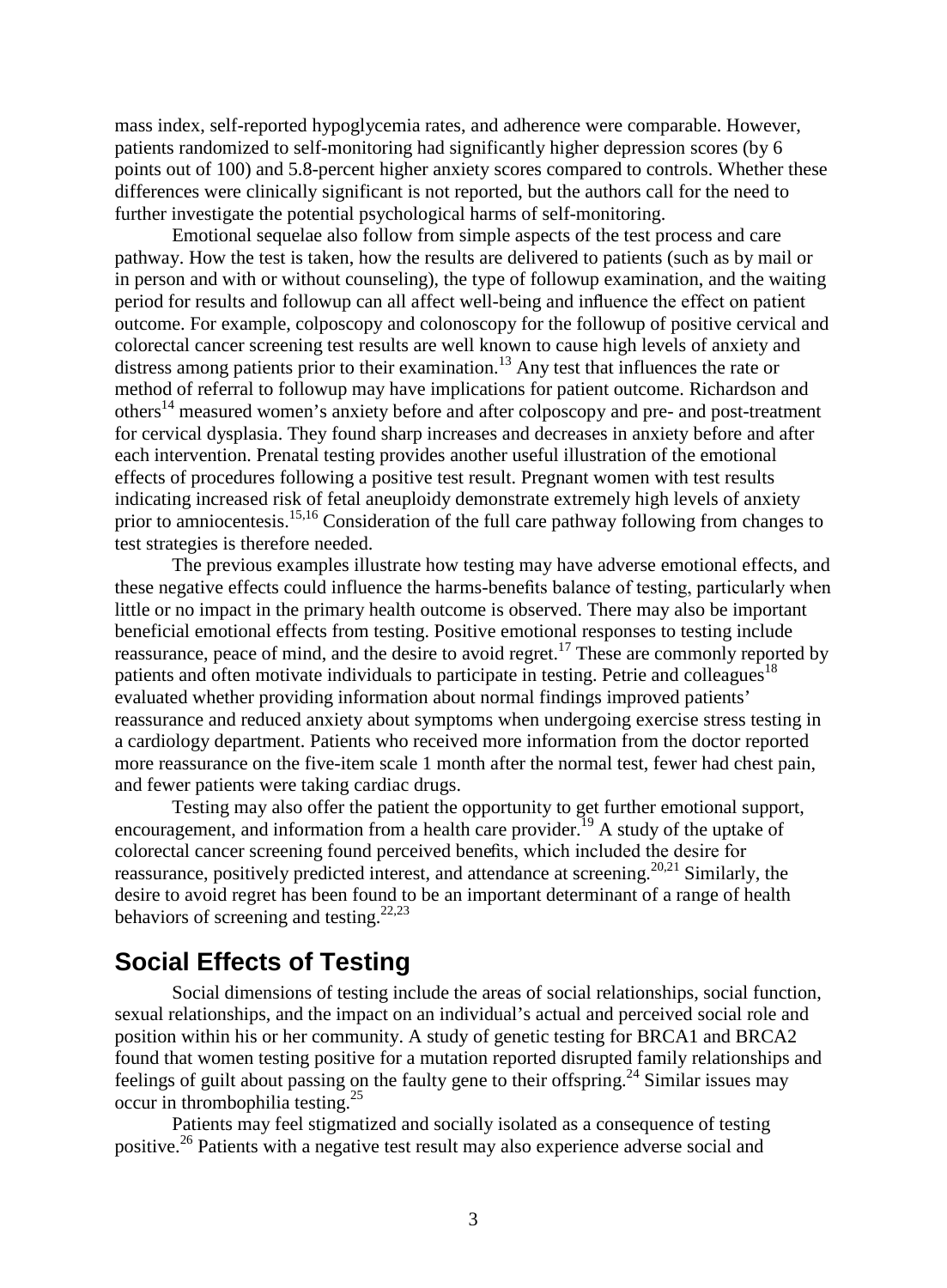emotional effects. Genetic screening studies have shown that some women still feel at elevated risk of disease despite their negative test results and report feelings of anxiety and guilt when other family members test positive.<sup>27-29</sup> Notably, the worst psychological effects are often reported among women who are offered testing but decline.<sup>30</sup>

Other reported additional effects of testing include legal and ethical issues, which may affect patients' lives. These include discrimination in employment, difficulty in obtaining health insurance, and the ethical duty to report test results once the result is known. $3^{1-34}$  Many HIV-positive patients encounter legal problems associated with their health status and occasionally face discrimination in employment, housing, and medical care. Genetic testing research represents one area of testing in which this broader range of additional effects and pathways has been considered.<sup>35</sup>

### **Cognitive Effects of Testing**

Cognitive effects include patients' beliefs, perceptions, and understanding about their test result and condition. The way in which people think about their illness or diagnosis will influence their emotional, social, and behavioral response to it, which may have downstream consequences for health outcomes.<sup>36</sup>

Patient cognitions include perceptions about the risk of disease, as well as its severity, cause, consequences, duration, and symptomatology.8 All may be influenced by testing.

Test results may help patients make sense of their symptoms and lead them to make future life plans in light of their condition. A positive diagnosis of thrombophilia may be beneficial to patients having experienced an episode of venous thromboembolism by providing an explanation as to why they developed thrombosis.25 This is mentioned as a potential beneficial effect from testing, in the absence of solid evidence of positive effects on clinical outcome through changes in management.

A patient's response to test results will depend on his or her prior knowledge and experience of an illness or condition and on his or her current understanding and beliefs. These illness perceptions or illness cognitions have been shown to affect adherence behavior among patients with HIV, diabetes, hypertension, and asthma.<sup>36–38</sup> Certain beliefs have been associated with greater distress, less adaptive illness behavior with slower recovery, and increased use of health care services.<sup>36</sup> Patient beliefs will be influenced by the doctor-patient relationship and by how health information is communicated by health care providers.

#### **Behavioral Effects of Testing**

The emotional, social, and cognitive effects of testing may also affect patients' behavior. One of the most obvious pathways between testing and patients' health runs through patient adherence to followup tests and examinations and treatment. Tests that are more inconvenient, unpleasant, uncomfortable, or anxiety inducing may result in lower levels of adherence at the initial test and followup, which may affect the net benefit of the test on health outcomes.

Risk perceptions and anxiety about cancer influence patients' screening behavior following testing, leading to unnecessary overscreening or underscreening. For example, changes in mammography screening have been observed among women with both positive and negative genetic test results.<sup>39,40</sup> Unnecessary early rescreening among women with lowgrade Pap test results is also observed. $41$  Qualitative data indicate that these women often overestimate the severity of their low-grade Pap test result and incorrectly believe time is critical in their followup to prevent disease progression.<sup>42,43</sup>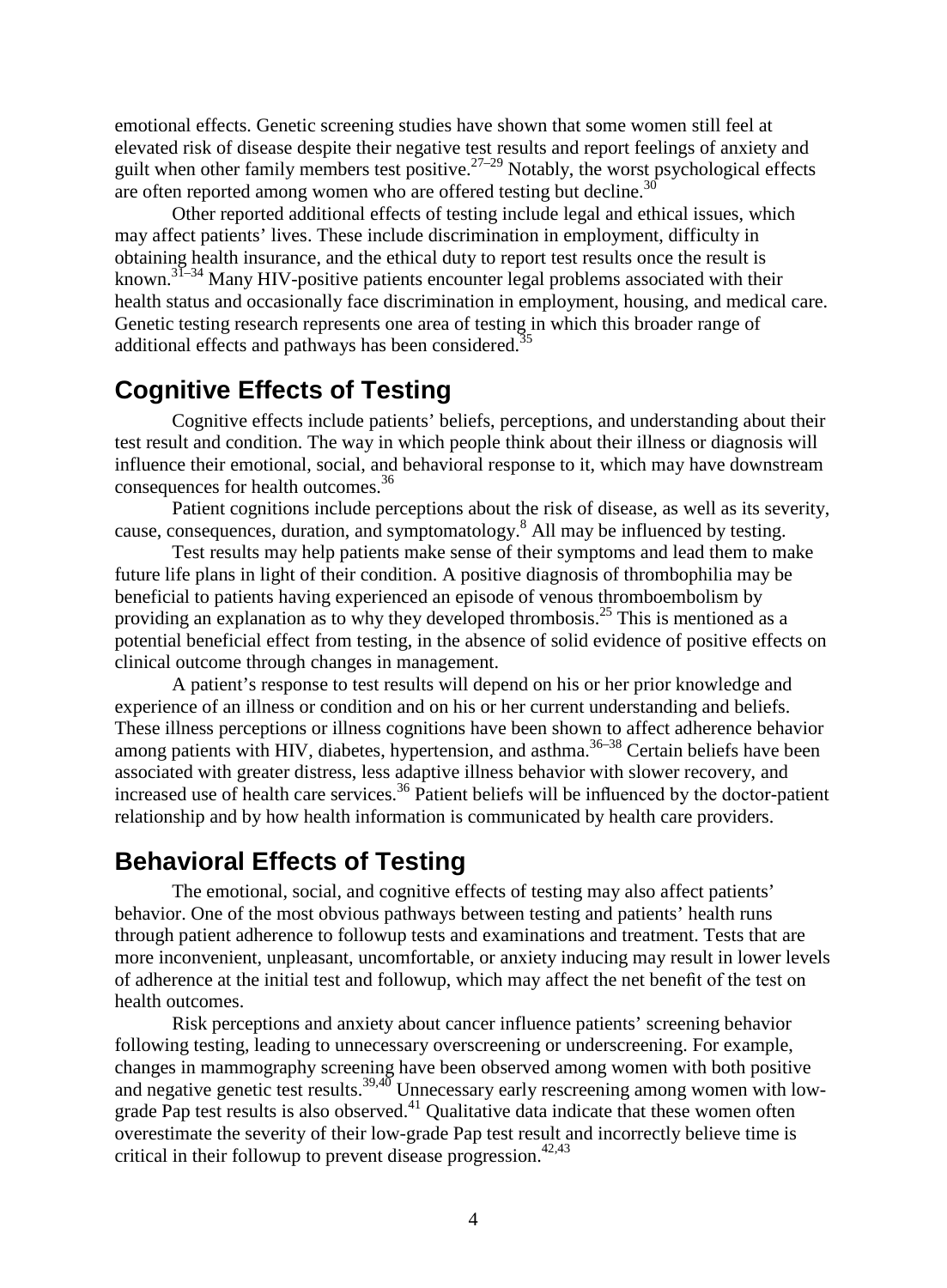Testing may also influence people's engagement in other health behaviors, such as following a healthy diet, participating in exercise, and smoking behavior. Such effects can function both positively and negatively. One study examined the unintended effects of colorectal cancer screening on health behaviors and found exercise rates to be lower among the screened group compared to those who were unscreened.<sup>44</sup> Apparently, the "certificate of health effect" made screening participants persist in existing, adverse health behavior patterns after negative test results.

Alternatively, a positive test result may act as an early warning and trigger perceptions of vulnerability, which in turn stimulate positive behavior change such as adopting a more healthy diet.<sup>45</sup> The Family Heart Study Group found reduced smoking prevalence in people screened compared to those unscreened in a cardiovascular screening trial (18 percent vs. 23 percent,  $P < 0.001$ ).<sup>46</sup> This was an intended effect of testing on patients' behavior.

Some patients use medical tests as a way of testing out their own hypotheses and theory about their illness and its determinants. This is described as "naive scientist" behavior.47,48 Like the certificate of health effect, it can reinforce unhelpful illness belief structures and negative behavior patterns, as well as lead to unintended consequences.

#### **Patient Outcome After Testing: The Big Picture**

Figure 2 summarizes all of the effects discussed so far. In addition to effects on clinical outcome through management changes and the direct health effects, the framework includes the emotional, social, cognitive, and behavioral changes on the patient's side. We would like to emphasize that the examples in this article show that these emotional, social, cognitive, and behavioral effects do not always have to be negative. In many cases, they may be positive and intentional.

Including multiple outcomes in evaluations is not uncommon in medicine, as randomized trials of interventions often collect additional outcomes.<sup>49</sup> Although primary outcome measures represent the principal focus of the study and have a pivotal role in sample size calculations and statistical testing, most trials will also collect data on secondary outcome measures. The role of analyses carried out on these secondary outcomes is to provide support for—or attenuate—conclusions drawn from the trial's primary outcome measures. By demonstrating mechanisms and elucidating pathways, analyses of these secondary outcomes can add persuasive force—or nuance—to the argument for the beneficial effects of the intervention evaluated. In this, testing is no exception.

Other authors have used alternative frameworks to consider testing, such as the health belief model, the theory of planned behavior, the common-sense model of self-regulation, and the transactional model of stress and coping. Gooding and colleagues<sup>35</sup> used these frameworks to understand the uptake of genetic testing for Huntington's disease, Alzheimer's disease, hereditary breast cancer, and hereditary colorectal cancer. Most of these frameworks look at determinants of testing, however, not at the effects of testing.

Whether the additional patient effects of testing negate or amplify the beneficial management effects on clinical outcome will depend on the magnitude of the latter. In situations where the intended clinical benefit from testing is small, variable, and accrued over a long period, smaller negative effects on emotion, social life, cognition, and behavior may outweigh the effect on the primary clinical outcome. Where there is a large and clear benefit in mortality or morbidity from testing, alternative negative effects, such as increases in anxiety and distress, may more readily be tolerated.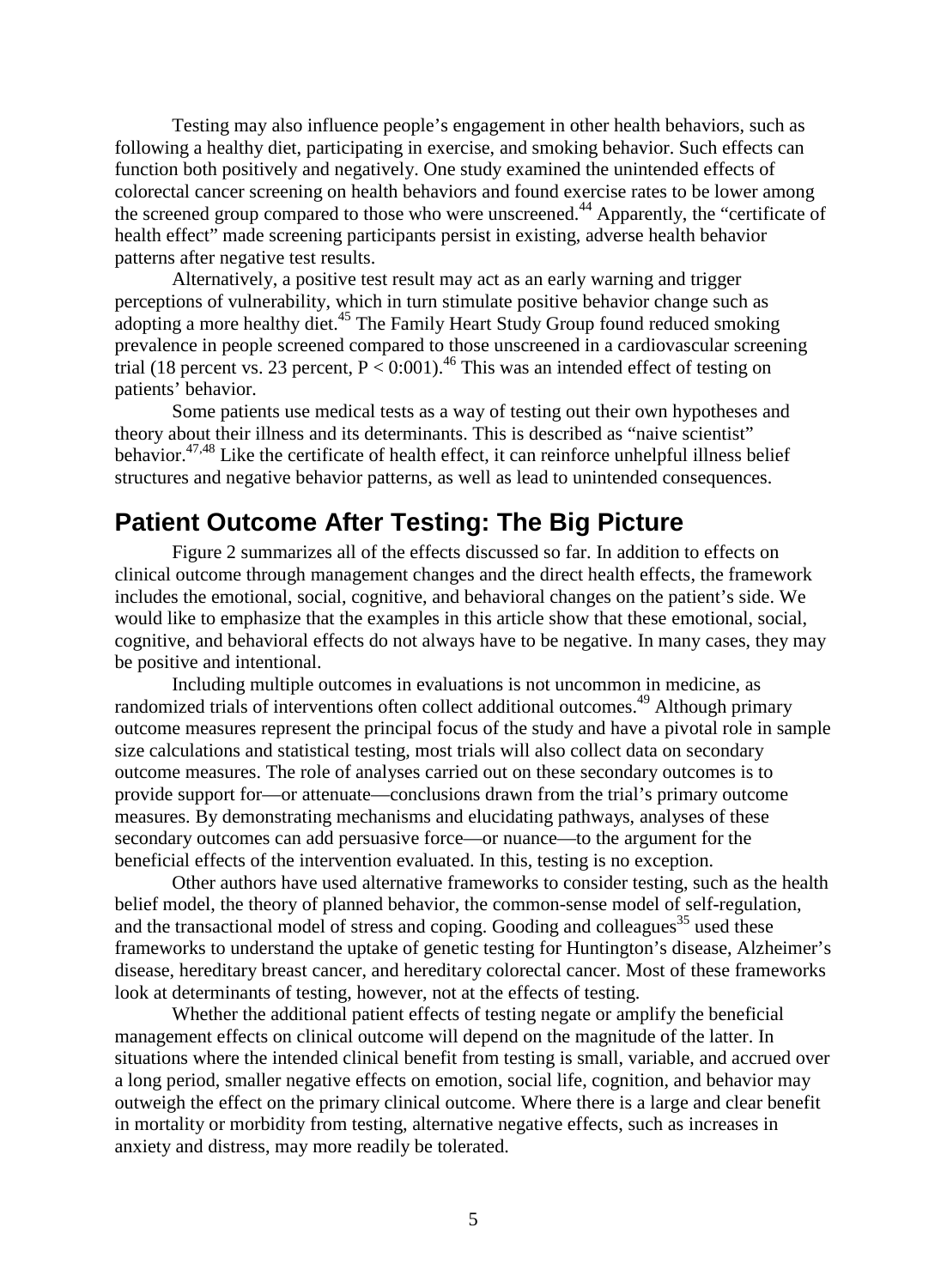Yet differences in the use of tests—between testing and no testing or between alternative test strategies—rarely lead to major clinical changes. The benefits for the individual may sometimes be substantial, but the aggregated outcomes may not be that different. One of the explanations is that management changes will only apply to those with discordant results (i.e., those whose results differ from the old test compared to the new test), which constitute a minority of all tested.<sup>50</sup> Many of the examples in our paper have been derived from screening, where many have to be invited to achieve a large health effect in some. Screening does not lead to major changes in clinical outcome on a population level, and small negative effects in a large number of participants may offset the beneficial effects, tipping the balance in policymaking against screening. The UK National Screening Committee and the U.S. Preventive Services Task Force explicitly use as one of their criteria that the benefits from the screening program should outweigh the physical and psychological harm caused by the test, diagnostic procedures, and treatment.

The range of effects presented here is very wide. Deciding which outcomes are potentially relevant and have to be measured will depend on the claim of the new test relative to existing tests and current management, and on the additional outcomes as identified by the patients themselves. Health care providers are poor at knowing what outcomes are important to patients unless they explicitly ask.<sup>51</sup> The range of potential outcomes should be explored through existing literature on patient experiences and, if that is not available, through qualitative interviews or patient surveys, with expertise from social or behavioral scientists to protect against bias. The perceived importance of various effects may differ between the patient and the health care provider. Decisions about whether benefits outweigh harms in any new testing strategy should include consumers and patients, either as part of a formal consultative process or as an individual informed or shared decision between the patient and clinician.<sup>52</sup>

The existence of additional effects and pathways has consequences for the types of studies to evaluate the effects of testing. If such additional pathways exist, evaluating the management effects alone can never be sufficient for estimating the net health effects of testing. Furthermore, evaluating test accuracy in isolation can never be decisive, even if the benefits of treatment are clear for those who test positive and the downsides of treatment are known for those who test negative. Only a randomized trial of testing will then be able to capture all of the intended and unintended effects of testing on the primary clinical outcome and the additional outcomes.

Many studies now include quality-of-life measures to document additional effects of the medical interventions on patients, beyond the primary clinical outcome measures. The construct is variously defined and measured but typically includes measures of social, emotional, and physical functioning. In recent years, more emphasis has been placed on subjective perspectives compared to objective ones such as functional status.<sup>53</sup> The more recent World Health Organization quality-of-life instrument also includes the additional dimensions of environment, independence, and spiritual health.<sup>54,55</sup> Although potentially useful, health-related quality-of-life measures rarely capture all the possible effects of testing discussed here, and they may miss other issues such as stigma, reassurance, or ease of procedure. For evaluating some of the emotional, social, cognitive, and behavioral effects discussed earlier, more specific instruments have to be considered alongside any measure of quality of life.

Selecting measurement instruments requires some additional consideration, one of the questions being whether the aim is to detect a major effect on the clinical outcome or to explain an additional pathway. If one feels that testing may lead to clinically relevant anxiety,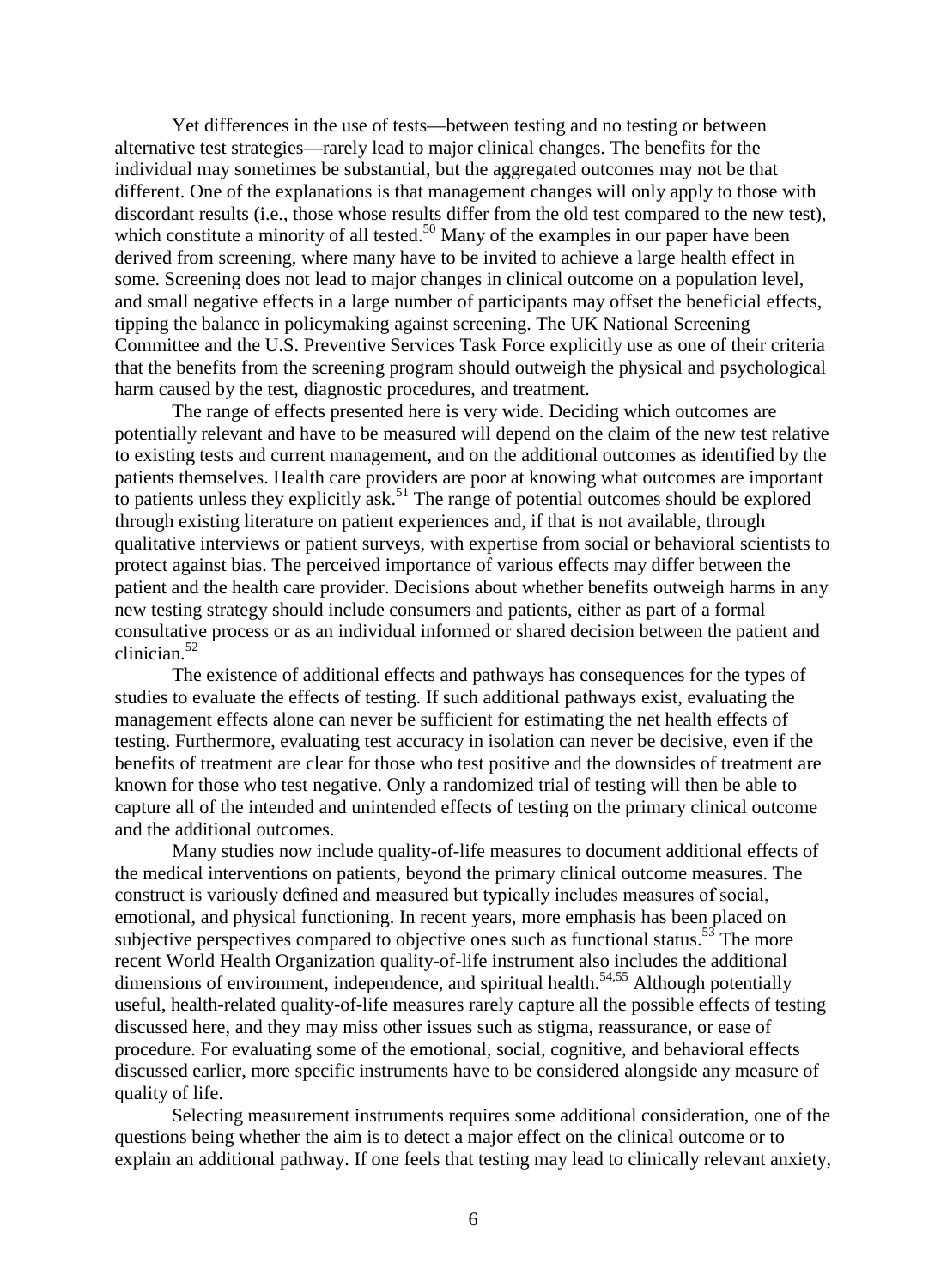one of the existing anxiety scales can be used. These scales are probably not sensitive enough to detect more subtle changes, which could help to explain changes in patients' behavior that interact with the intended clinical effects of testing.

#### **Conclusion**

Our description of the additional outcomes of testing is necessarily incomplete. We have included only emotional, social, cognitive, and behavioral outcomes and pathways on the patient's side, whereas tests also have effects on the health care professional's side beyond the direct health effects and the clinical management effects. Surgeons may use imaging tests to monitor the effectiveness of their interventions and to improve their own performance. Clinicians use tests to increase their diagnostic and therapeutic confidence. Family practitioners can order tests to assist the patient-physician relationship. A full exploration of these effects is beyond the scope of this paper. We feel that the clinician side of effects and pathways is rarely looked at but all important for understanding what happens in practice and may help explain why tests are and are not taken up. Learning, psychological health, and personal satisfaction are important for health care professionals and for quality health care. We will describe these provider effects and these additional pathways in more detail in a followup article paper.

Including the full range of effects that testing may have on patient outcome, as described in this paper, broadens data collection. It renders evaluations of tests and testing strategies inherently multidimensional, and therefore inevitably more complex. We feel that integrating these multiple outcomes into test evaluation is challenging but achievable and should lead to better evaluations of the effects of tests. Ultimately, we hope that it will help improve the delivery of quality health care.

### **References**

- 1. Schünemann H, Oxman A, Brozek J, et al. Rating quality of evidence and strength of recommendations: grading quality of evidence and strength of recommendations for diagnostic tests and strategies. BMJ 2008;336:1106-1110.
- 2. Lijmer JG, Bossuyt PM. Various randomized designs can be used to evaluate medical tests. J Clin Epidemiol 2009;62: 364-373.
- 3. Lord SJ, Irwig L, Bossuyt PMM. Using the principles of randomized controlled trial design to guide test evaluation. Med Decis Making 2009;29:(5):E1-E12.
- 4. Lijmer JG, Leeflang MM, Bossuyt PMM. Proposals for a phased evaluation of medical tests. Med Decis Making 2009;29(5):E13-E21.
- 5. Viiala CH, Zimmerman M, Cullen DJ, et al. Complication rates of colonoscopy in an Australian teaching hospital environment. Intern Med J 2003;33:355- 359.
- 6. Cloft HJ, Joseph GJ, Dion JE. Risk of cerebral angiography in patients with subarachnoid hemorrhage, cerebral aneurysm, and arteriovenous malformation: a meta-analysis. Stroke 1999;30:317-320.
- 7. Luttjeboer F, Harada T, Hughes E, et al. Tubal flushing for subfertility. Cochrane Database Syst Rev. 2007;(3):CD003718.
- 8. Leventhal H, Nerenz DR, Steel DJ. Illness representations and coping with health threats. In: Baum A, Singer JW, eds. Handbook of Psychology and Health. Hillsdale, NJ: Lawrence Erlbaum; 1984. p 219-252.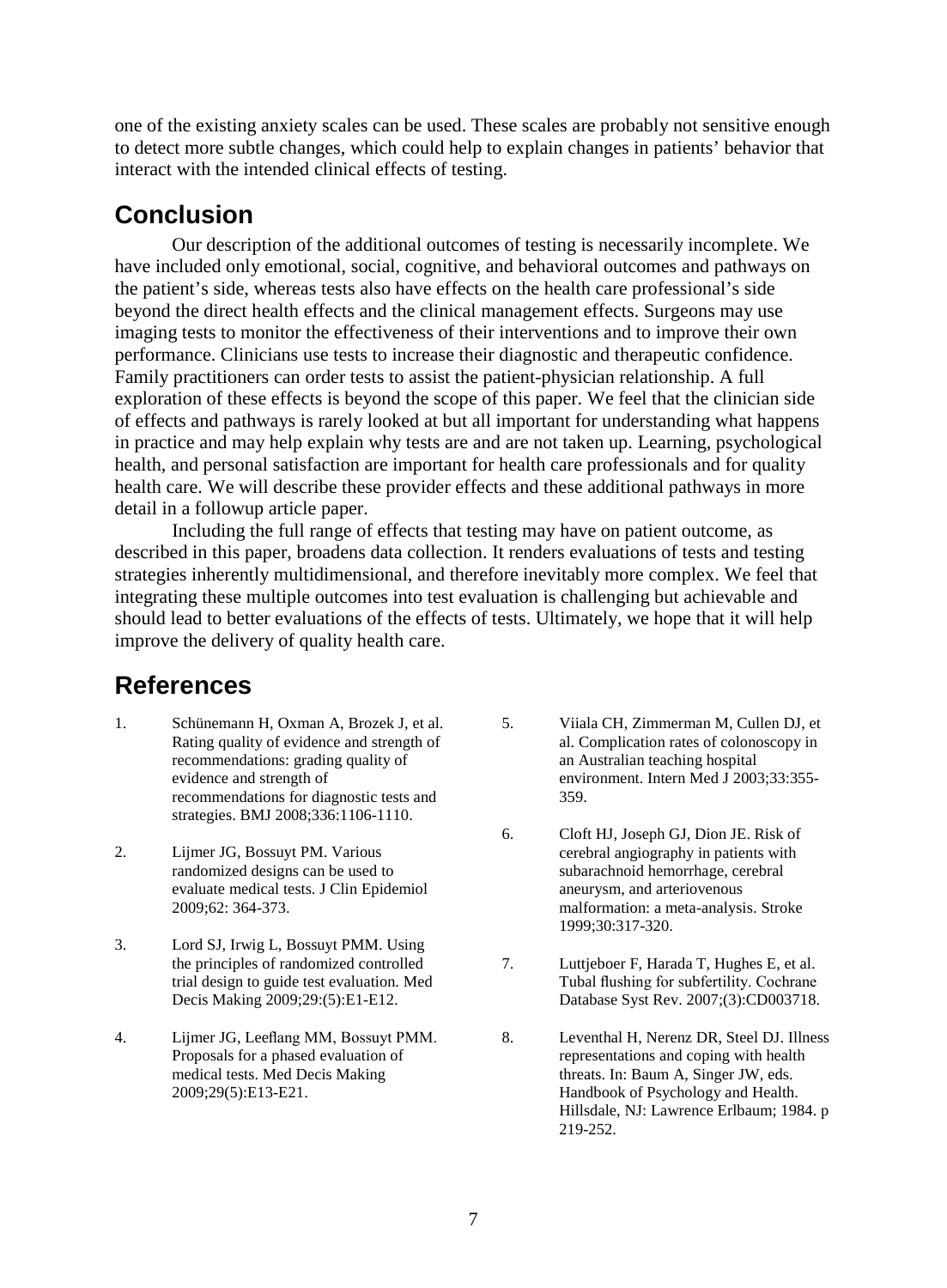- 9. Shaw C, Abrams K, Marteau TM. Psychological impact of predicting individuals' risks of illness: a systematic review. Soc Sci Med. 1999;49:1571-1598.
- 10. Cullen J, Schwartz MD, Lawrence WF, et al. Short-term impact of cancer prevention and screening activities on quality of life. J Clin Oncol 2004;22:943-952.
- 11. Maissi E, Marteau TM, Hankins M, et al. The psychological impact of human papillomavirus testing in women with borderline or mildly dyskaryotic cervical smear test results: 6-month follow-up. Br J Cancer 2005;92:990-994.
- 12. O'Kane MJ, Bunting B, Copeland M, et al. Efficacy of self monitoring of blood glucose in patients with newly diagnosed type 2 diabetes (ESMON study): randomised controlled trial. BMJ 2008;336:1174-1177.
- 13. Marteau TM, Walker P, Giles J, et al. Anxieties in women undergoing colposcopy. Br J Obstet Gynaecol 1990;97:859-861.
- 14. Richardson PH, Doherty I, Wolfe CDA, et al. Evaluation of cognitive-behavioural counselling for the distress associated with an abnormal cervical smear result. Br J Health Psychol 1996;1(pt 4):327-338.
- 15. Khoshnood B, De Vigan C, Goffinet F, et al. Prenatal screening and diagnosis of congenital toxoplasmosis: a review of safety issues and psychological consequences for women who undergo screening. Prenat Diagn 2007;27:395-403.
- 16. Kukulu K, Buldukoglu K, Keser I, et al. Psychological effects of amniocentesis on women and their spouses: importance of the testing period and genetic counseling. J Psychosom Obstet Gynaecol 2006;27:9- 15.
- 17. Hafslund B, Nortvedt MW. Mammography screening from the perspective of quality of life: a review of the literature. Scand J Caring Sci 2009 Jan 7. [Epub ahead of print]
- 18. Petrie KJ, Muller JT, Schirmbeck F, et al. Effect of providing information about normal test results on patients' reassurance: randomised controlled trial. BMJ 2007;334:352.
- 19. Waller J, McCaffery K, Kitchener H, et al. Women's experiences of repeated HPV testing in the context of cervical cancer screening: a qualitative study. Psychooncology 2007;16:196-204.
- 20. Sutton S, Wardle J, Taylor T, et al. Predictors of attendance in the United Kingdom flexible sigmoidoscopy screening trial. J Med Screen 2000;7:99- 104.
- 21. Wardle J, Sutton S, Williamson S, et al. Psychosocial influences on older adults' interest in participating in bowel cancer screening. Prev Med 2000;31:323-334.
- 22. Sandberg T, Conner M. A mere measurement effect for anticipated regret: impacts on cervical screening attendance. Br J Soc Psychol 2009;48(pt 2):221-236.
- 23. Sandberg T, Conner M. Anticipated regret as an additional predictor in the theory of planned behaviour: a meta-analysis. Br J Soc Psychol 2008;47(pt 4):589-606.
- 24. Metcalfe KA, Narod SA. Breast cancer risk perception among women who have undergone prophylactic bilateral mastectomy. JNCI Cancer Spectrum 2002;94:1564-1569.
- 25. Simpson EL, Stevenson MD, Rawdin A, et al. Thrombophilia testing in people with venous thromboembolism: systematic review and cost-effectiveness analysis. Health Technol Assess 2009;13:iii, ix–x, 1-91.
- 26. Bank I, Scavenius MP, Buller HR, et al. Social aspects of genetic testing for factor V Leiden mutation in healthy individuals and their importance for daily practice. Thromb Res 2004;113:7-12.
- 27. Biesecker BB, Boehnke M, Calzone K, et al. Genetic counseling for families with inherited susceptibility to breast and ovarian cancer. JAMA 1993;269:1970- 1974.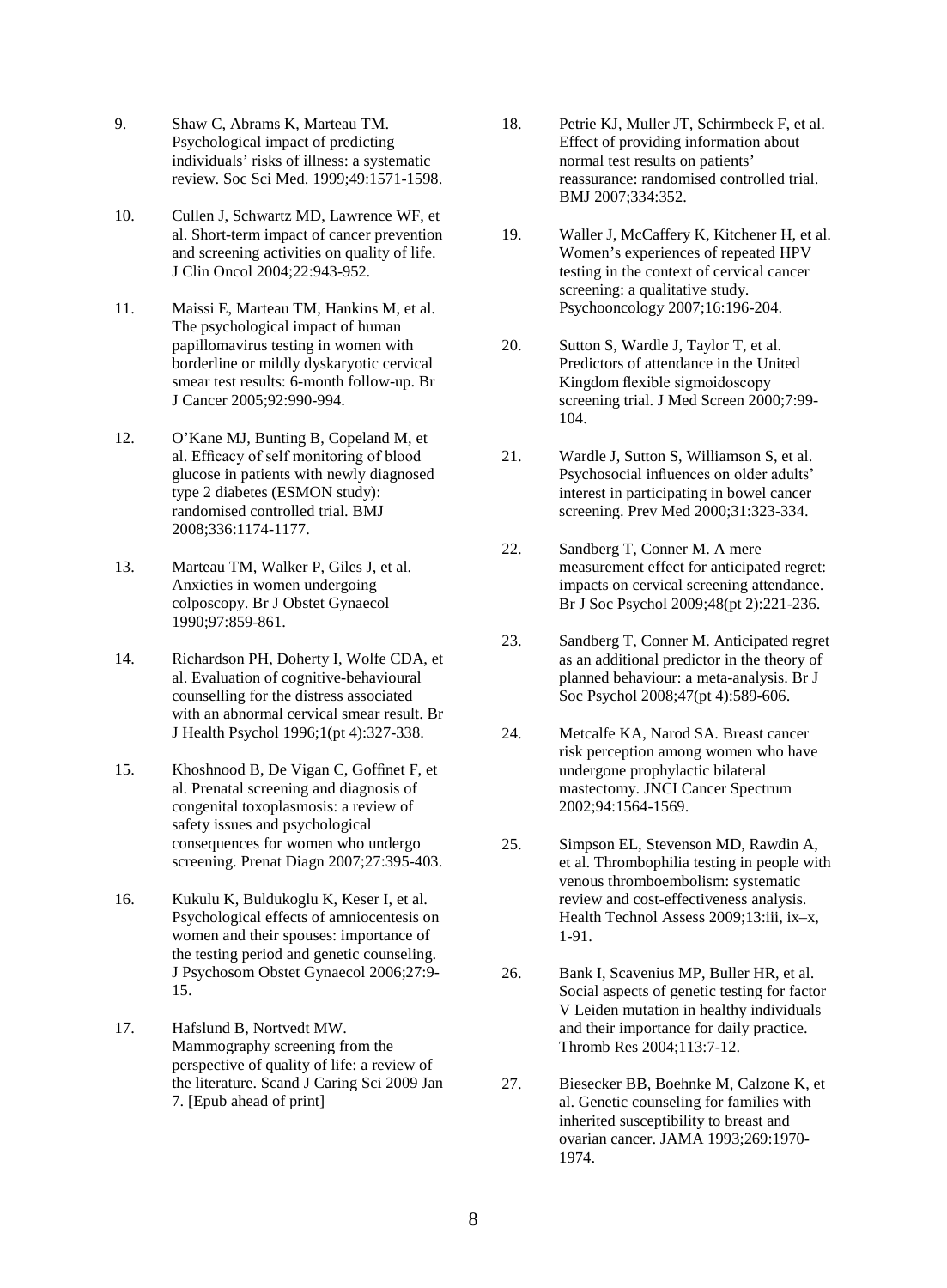- 28. Lynch HT, Lynch J, Conway T, et al. Psychological aspects of monitoring high risk women for breast cancer. Cancer 1994;74(suppl):1184-1192.
- 29. Wagner TM, Moslinger R, Langbauer G, et al. Attitude towards prophylactic surgery and effects of genetic counselling in families with BRCA mutations. Austrian Hereditary Breast and Ovarian Cancer Group. Br J Cancer 2000;82:1249- 1253.
- 30. Lerman C, Hughes C, Lemon SJ, et al. What you don't know can hurt you: adverse psychologic effects in members of BRCA1-linked and BRCA2-linked families who decline genetic testing. J Clin Oncol 1998;16:1650-1654.
- 31. Reis C, Heisler M, Amowitz LL, et al. Discriminatory attitudes and practices by health workers toward patients with HIV/AIDS in Nigeria. PLoS Med 2005;2(8):e246.
- 32. Safren SA, Kumarasamy N, Hosseinipour M, et al. Perceptions about the acceptability of assessments of HIV medication adherence in Lilongwe, Malawi and Chennai, India. AIDS Behav 2006;10:443-450
- 33. Lapham EV, Kozma C, Weiss JO. Genetic discrimination: perspectives of consumers. Science 1996;274:621-624.
- 34. Lynch EL, Doherty RJ, Gaff CL, et al. "Cancer in the family" and genetic testing: implications for life insurance. Med J Aust 2003;179:480-483.
- 35. Gooding HC, Organista K, Burack J, et al. Genetic susceptibility testing from a stress and coping perspective. Soc Sci Med 2006;62:1880-1890.
- 36. Petrie KJ, Jago LA, Devcich DA. The role of illness perceptions in patients with medical conditions. Curr Opin Psychiatry 2007;20:163-167.
- 37. Kaptein AA, Hughes BM, Scharloo M, et al. Illness perceptions about asthma are determinants of outcome. J Asthma 2008; 45:459-464.
- 38. Kaptein AA, Scharloo M, Fischer MJ, et al. Illness perceptions and COPD: an emerging field for COPD patient management. J Asthma 2008;45:625-629.
- 39. Kash KM, Holland JC, Halper MS, et al. Psychological distress and surveillance behaviors of women with a family history of breast cancer. J Natl Cancer Inst 1992;84:24-30.
- 40. Lerman C, Hughes C, Croyle RT, et al. Prophylactic surgery decisions and surveillance practices one year following BRCA1/2 testing. Prev Med 2000;31:75- 80.
- 41. Sirovich BE, Welch HG. The frequency of Pap smear screening in the United States. J Gen Intern Med 2004;19:243- 250.
- 42. McCaffery KJ, Waller J, Nazroo JN, et al. Social and psychological impact of HPV testing in cervical screening: a qualitative study. Sex Transm Infect 2006;82(2):69- 74.
- 43. Waller J, McCaffery K, Nazroo J, et al. Making sense of information about HPV in cervical screening: a qualitative study. Br J Cancer 2005;92:265-270.
- 44. Larsen IK, Grotmol T, Almendingen K, et al. Impact of colorectal cancer screening on future lifestyle choices: a three-year randomized controlled trial. Clin Gastroenterol Hepatol 2007;5:477-483.
- 45. Miles A, Wardle J, McCaffery K, et al. The effects of colorectal cancer screening on health attitudes and practices. Cancer Epidemiol Biomarkers Prev 2003;12:651- 5.
- 46. Wood DA, Kinmonth AL, Davies GA, et al. Randomised controlled trial evaluating cardiovascular screening and intervention in general practice: principal results of British family heart study. Family Heart Study Group. BMJ 1994;308:313-320.
- 47. Siegel K, Schrimshaw E, Dean L. Symptom interpretation: Implications for delay in HIV testing and care among HIVinfected late middle-aged and older adults. AIDS Care 1999;11:525-535.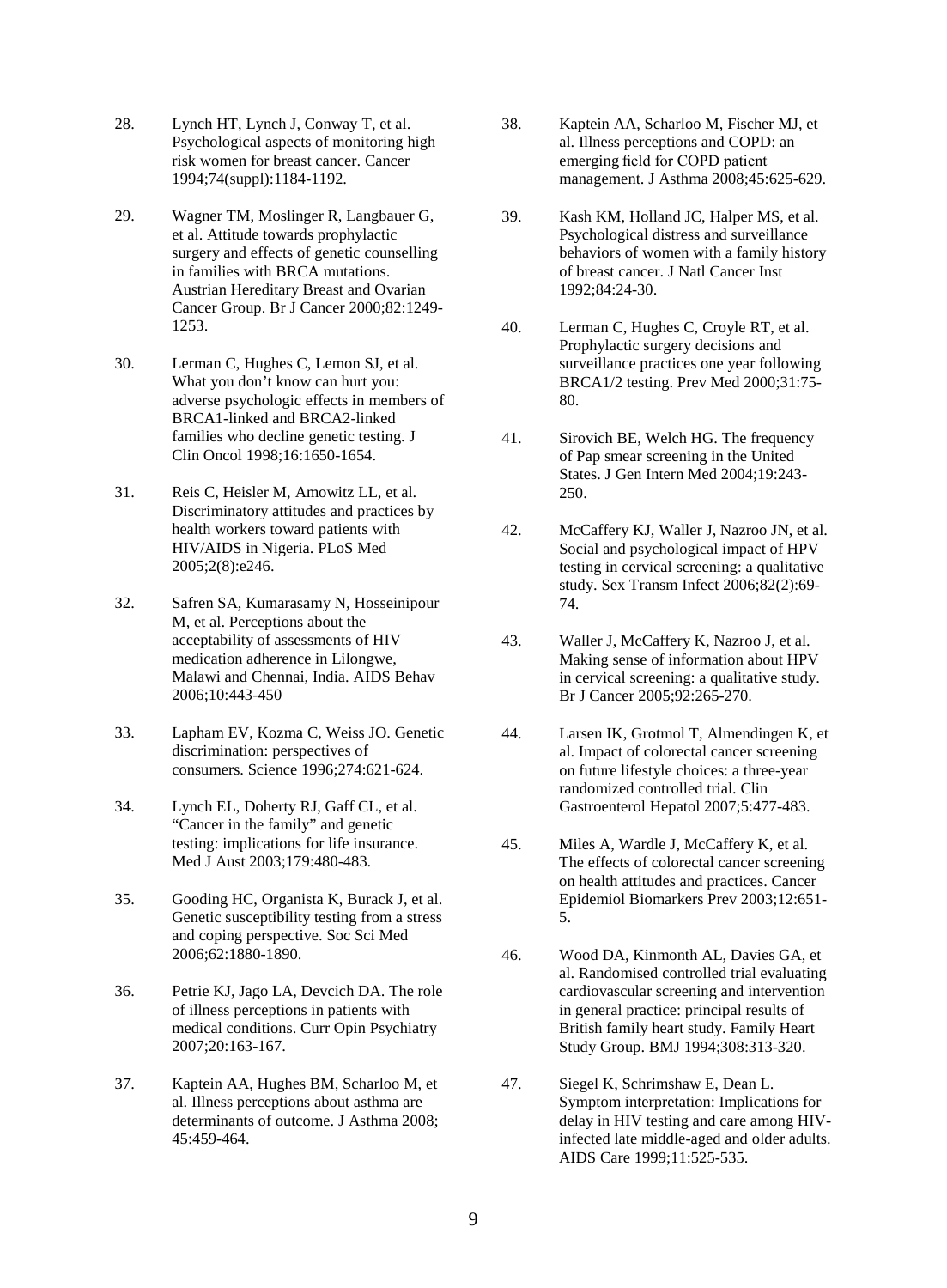- 48. Siegel K, Schrimshaw EW, Dean L. Symptom interpretation and medication adherence among late middle-age and older HIV-infected adults. J Health Psychol 1999;4:247-257.
- 49. Moyé LA. Multiple Analyses in Clinical Trials. New York: Springer; 2003.
- 50. Bossuyt PM, Lijmer JG, Mol BW. Randomised comparisons of medical tests: sometimes invalid, not always efficient. Lancet 2000;356:1844-1847.
- 51. Montgomery AA, Fahey T. How do patients' treatment preferences compare with those of clinicians? Qual Health Care 2001;10(suppl 1):i39-i43.
- 52. Irwig L, Glasziou P. Informed consent for screening by community sampling. Eff Clin Pract 2000;3:47-50.
- 53. Camfield L, Skevington SM. On subjective well-being and quality of life. J Health Psychol 2008;13:764-775.
- 54. The World Health Organization Quality of Life assessment (WHOQOL): position paper from the World Health Organization. Soc Sci Med 1995;41:1403- 1409.
- 55. The World Health Organization Quality of Life Assessment (WHOQOL): development and general psychometric properties. Soc Sci Med 1998;46:1569- 1585.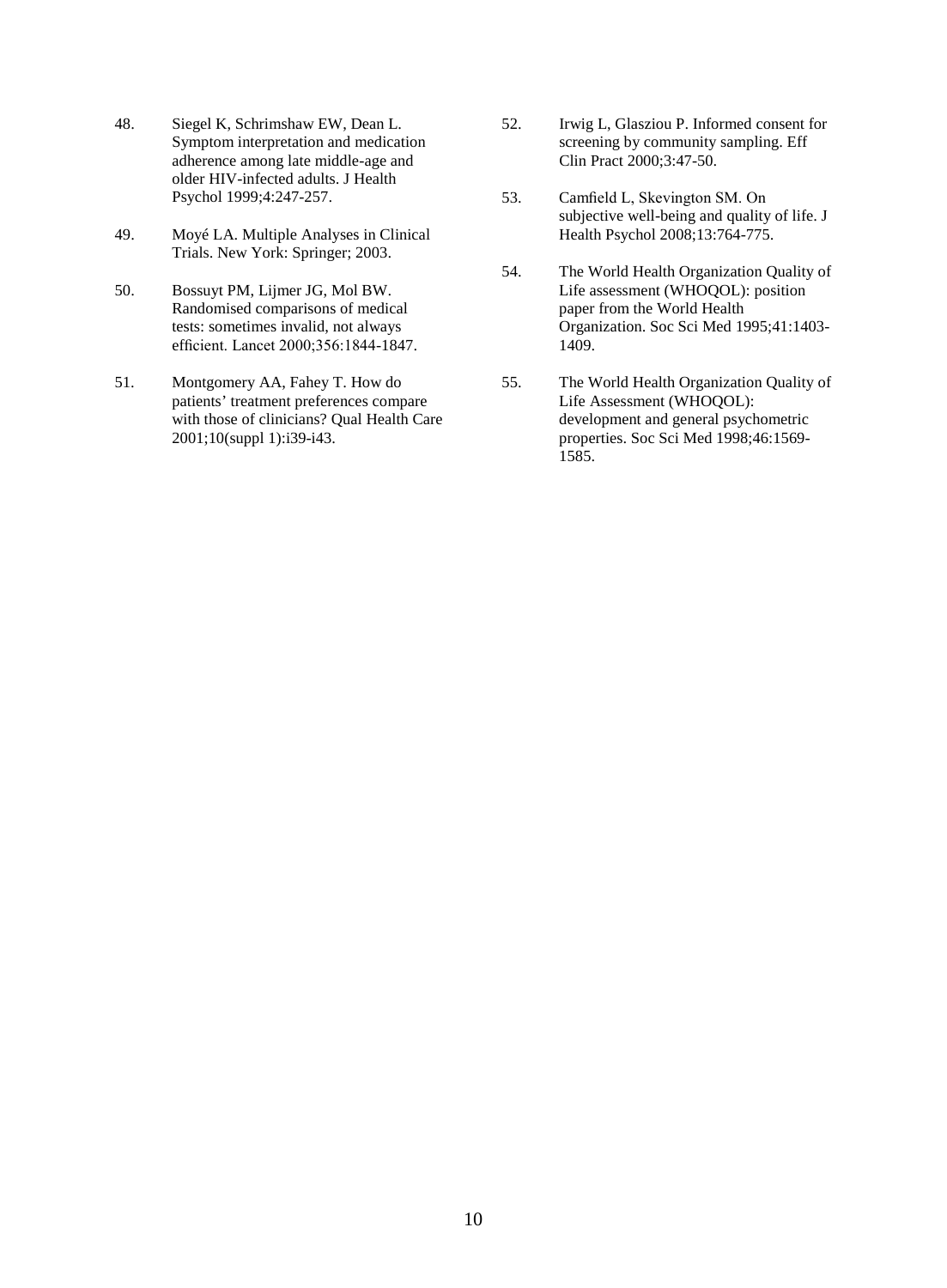

**Figure 1. Direct and management effects on patient outcome**